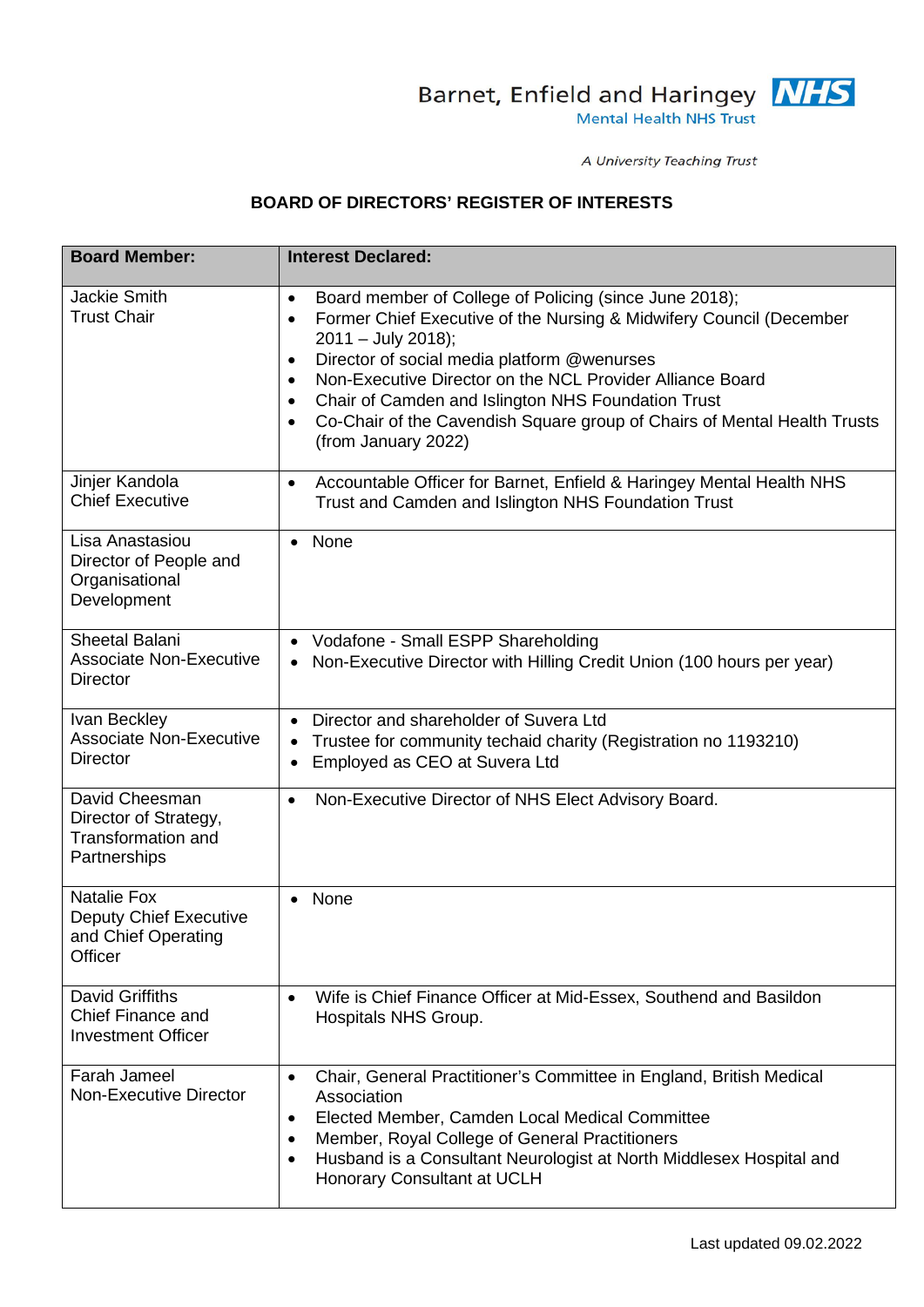Barnet, Enfield and Haringey **NHS** 

A University Teaching Trust

| <b>Board Member:</b>                                                                          | <b>Interest Declared:</b>                                                                                                                                                                                                                                                                                                                                                                                              |
|-----------------------------------------------------------------------------------------------|------------------------------------------------------------------------------------------------------------------------------------------------------------------------------------------------------------------------------------------------------------------------------------------------------------------------------------------------------------------------------------------------------------------------|
| <b>Catherine Jervis</b><br>Non-Executive Director<br>(Senior Independent<br>Director)         | Non-Executive Director for the Independent Office for Police Conduct.<br>$\bullet$<br>Deputy Chair, Hillingdon Hospital NHS Foundation Trust.<br>$\bullet$<br>Member of Camden and Islington NHS Foundation Trust Audit and Risk<br>$\bullet$<br>Committee                                                                                                                                                             |
| Amanda Pithouse<br><b>Chief Nurse and Director</b><br>for Infection Prevention<br>and Control | Also holds the statutory role for Chief Nurse and Director of Infection<br>$\bullet$<br>Prevention and Control at Camden and Islington Foundation Trust.                                                                                                                                                                                                                                                               |
| Paul Pugh<br>Non-Executive Director                                                           | Director, KCBD Consulting Ltd.<br>$\bullet$<br><b>Governor Middlesex University</b><br>$\bullet$<br>Trustee, Campus Educational Trust<br>$\bullet$<br>Non-executive Director, Institute of Customer Service<br>$\bullet$<br>Wife is Deputy Head of Mental Health, NHS England<br>$\bullet$                                                                                                                             |
| Sue Rubenstein<br><b>Non-Executive Director</b><br>(Vice Chair)                               | Chair of Bloody Good Period - a charity that campaigns for menstrual<br>$\bullet$<br>equity and provides period products to asylum seekers and refugees.<br>Director of Corum Investments Ltd<br>$\bullet$<br>Director of the Grove, Maidenhead Ltd<br>$\bullet$<br>Periodically provides consultancy services to the NHS but none currently within<br>the North Central London system                                 |
| Anu Singh<br><b>Non-Executive Director</b><br>(from 24 May 2021)                              | Member of the Committee on Fuel Poverty<br>$\bullet$<br><b>Strategic Chair Partnership Southwark</b><br>$\bullet$<br>Independent Chair Lambeth Adults Safeguarding Board,<br>$\bullet$<br>Non-executive Director, Whittington Health<br>$\bullet$<br>Non-executive Director, Camden and Islington NHS Foundation Trust<br>$\bullet$<br>Non-executive Director, Parliamentary and Health Service Ombudsman<br>$\bullet$ |
| Mehdi Veisi<br><b>Medical Director</b>                                                        | Undertakes occasional Medico-legal reports<br>٠                                                                                                                                                                                                                                                                                                                                                                        |
| <b>Charles Waddicor</b><br>Non-Executive Director                                             | Member of the Advisory Board CHKS (CHKS is part of CAPITA and<br>$\bullet$<br>specialises in informatics and quality improvement to the healthcare sector)<br>Non-Executive Director, Camden and Islington NHS Foundation Trust<br>$\bullet$<br>Close family member employed by St George's Mental Health Trust<br>$\bullet$                                                                                           |
| <b>Sarah Wilkins</b><br>Chief Information and<br><b>Performance Officer</b>                   | None<br>$\bullet$                                                                                                                                                                                                                                                                                                                                                                                                      |